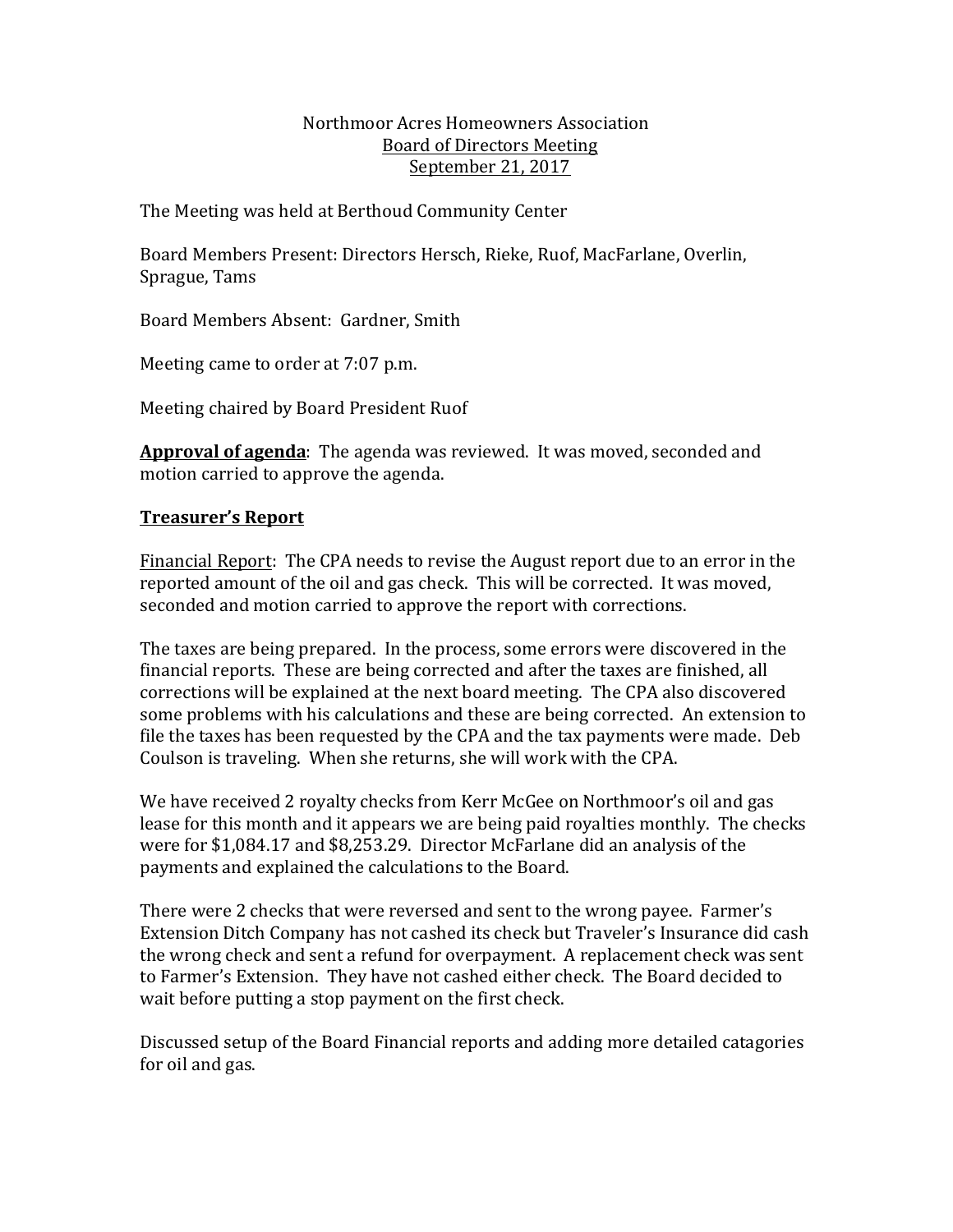ACC computer and Software. ACC Secretary Stroud purchased an Outlook program for the ACC computer. The Board discussed payment of the invoice and approved the expense. The Board agreed to reimburse her when she submits an invoice.

| Barry Zaiger, CPA *         | <b>CPA</b>   | \$80.00     |
|-----------------------------|--------------|-------------|
| Radical Designs             | Web Page     | \$50.00     |
| Monthly website maintenance |              |             |
| Mitch Cheek - water         | Property     | \$109.38    |
| 36,703 gal                  |              |             |
| Darryl Morrison - water     | Property     | \$33.65     |
| 11,291 gal                  |              |             |
| Valerie Tams - Picnic       | Neighborhood | \$114.85    |
|                             | Committee    |             |
| King Soopers - \$90.98      |              | $\theta$    |
| Dollar Tree -\$13.87        |              | 0           |
| Ice - \$10.00               |              | 0           |
| The Milliken Tree Guys**    | Property     | \$1,600     |
| Trim greenbelt trees        |              |             |
| ***IRS - Tax Payment        | <b>Taxes</b> | \$11,957    |
| ***Colorado Depart Revenue  | Taxes        | \$1,304     |
| <b>TOTAL</b>                |              | \$15,248.88 |

Bills:

\* Barry Zaiger, CPA will also be charging \$415.00 for Tax Preparation which will be paid when taxes are completed.

\*\* It was previously approved to pay up to \$2,000 for tree trimming. The Board is ratifying the expense.

\*\*\* Taxes Paid  $9/15/17$ 

It was moved, seconded and motion carried to pay the bills and ratify the expense for the Tree Guys.

CD maturing. There is 1 CD that is maturing in October. Treasurer Rieke will roll it over for the best rate possible. There was a 17 month CD that offered the best rate. It was moved, seconded and motion carried to approve the roll over of the CD into a longer term if the rate is good.

**Secretary's Report**. The minutes of the August meeting were sent by email to the Board for review. It was moved, seconded and motion carried to approve the August minutes.. 

20957 Northmoor. Realtor Inquiry. On August 25<sup>th</sup>, the ACC Secretary, Joanne Stroud, returned a call to Jessica, a representative for the listing realtor for the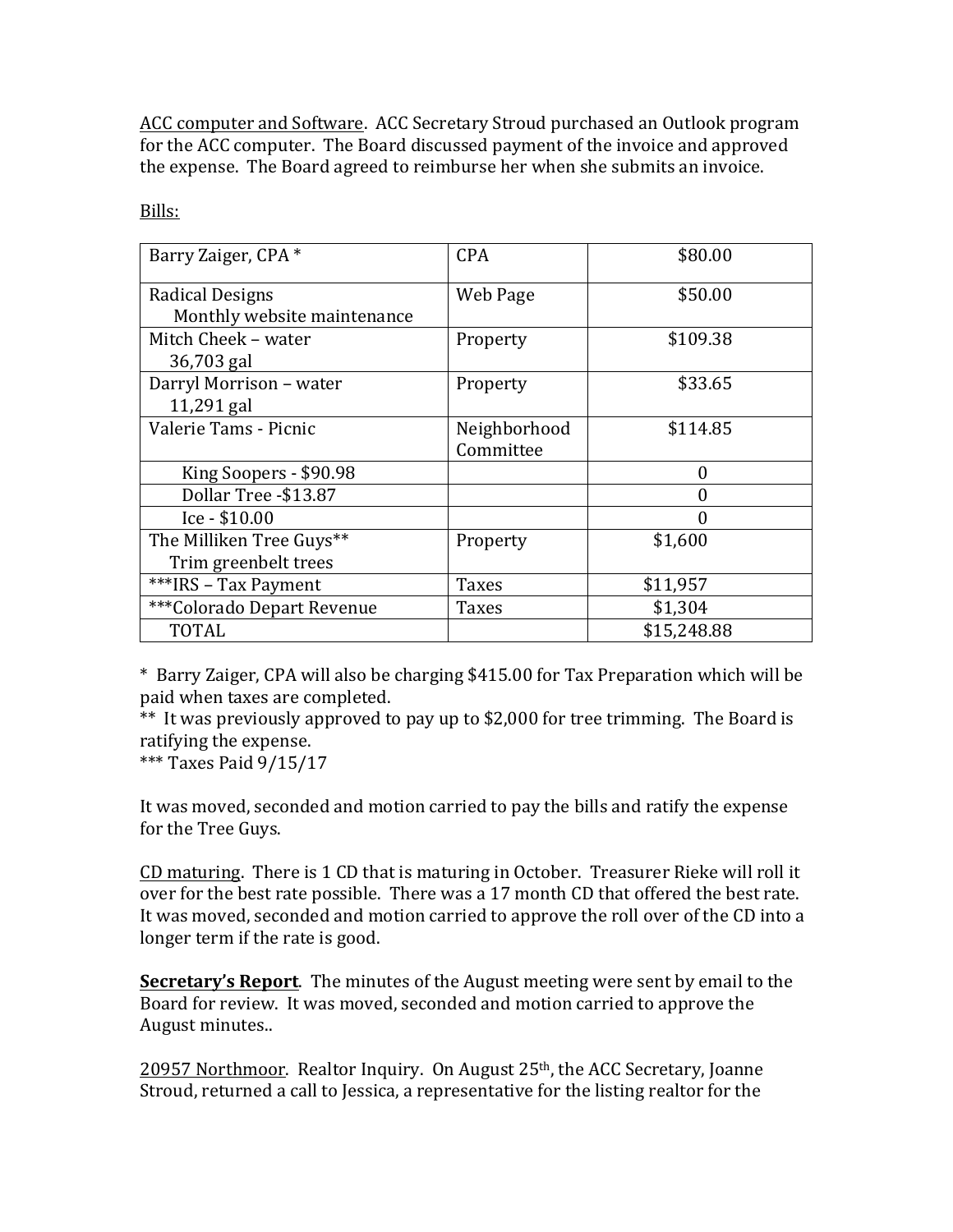property, to answer questions from a prospective buyer concerning ACC policies and procedures related to fencing, structures and commercial vehicles. Board Secretary Hersch was also on the call as a Board representative.

**President/Vice President's Report.** President Ruof reported on status of letters/invoices/routine business.

#### **New Business Covenant Enforcement:**

20336 Northmoor Drive. There is a new realtor listing the property. The Board discussed sending the same realtor letter to the new agent. It was moved, seconded and motion carried for President Ruof to send approximately the same letter to the new realtor.

20287 Northmoor Drive. There are 2 unapproved structures on the property. President Ruof drafted a letter to the homeowner. It was moved, seconded and motion carried to send the letter.

20287 Northmoor Drive. Barking Dogs. There was a complaint regarding the dogs barking. The Board discussed. It was moved, seconded and motion carried to send a letter. President Ruof will draft a letter.

20487 Northmoor Drive. The projects are moving forward but the Board discussed notifying him that he is coming up on the 1 year deadline for completion. The Board discussed and it was moved, seconded and motion carried that a letter should be sent. President Ruof will draft a letter for Board approval.

5071 Yucca Court. There is a shipping container/storage pod on the property. The President drafted a letter for Board review. There was discussion. It was moved, seconded and motion carried to send the letter. President Ruof will discuss issue with homeowner before sending letter.

5117 Brittlebush. There is a shipping containe/storage pod on the property. The President drafted a letter for Board review. The Board discussed handling this the same as the other property. It was moved, seconded and motion carried to send the letter. President Ruof will discuss with homeowner before sending letter.

5077 Brittlebush Court. There is a large red rolloff dumpster on the property. There was discussion. President Ruof will talk to the homeowner.

#### **New Business Other:**

Complaint Regarding Trash Pickup. Homeowner on Ocotillo Court sent a letter of complaint to Royal Disposal with a copy to the Board. There was discussion. Directors Sprague and Ruof will follow-up.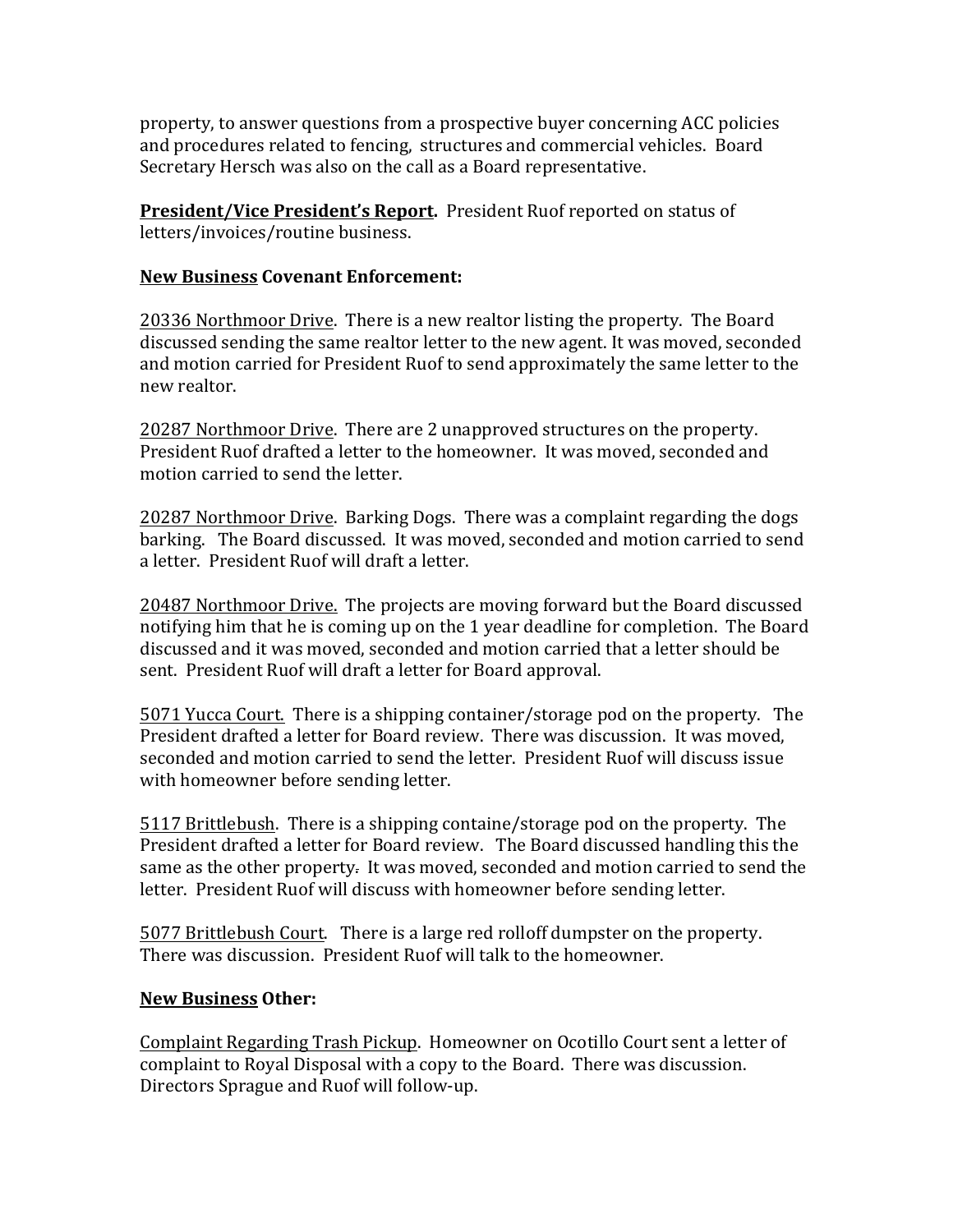Monthly To Do List. The Board discussed the monthly to do list.

Newsletter. The Board discussed who would do a fall newsletter.

### **Old Business**

20286 Northmoor Drive. There are goats being kept on the property. Director Smith talked to the homeowner regarding containment on the property and reported that the goats are being teathered when out of their pen. No action is necessary.

20064 Cactus Drive. Invoice sent.

Board Communication Systems with Homeowners. Need training in MailChimp email system and reverse 911.

## **Committee Reports:**

Neighborhood Committee. - The picnic is scheduled for September 23. Director Tams reported that the picnic plans are all set and she is ready. She would be happy to have help. Director Smith will help set up, Terry Showwalter, who has done the cooking in the past, will cook.

Architectural Control: The Board reviewed the ACC report for September and voted unamiously to accept it.

Governing Document Committee. The Committee continues to meet. Deb Coulson sent out drafts of the HOA documents. The Board discussed having a meeting as soon as possible, for the purpose of reviewing and discussing the governing document drafts.

Governing Documents - Northmoor Insurance. Director Smith volunteered to help look over our insurance policies. There is a new insurance requirement suggested by the attorney, it may already be in our D&O policy but need to review. President Ruof sent electronic copies of our current insurance policies to Director Smith and other Board members for review.

#### Property Maintenance:

Additional property issues. Discussed spraying the trees. President Ruof will call Lawn Doctor. Discussed the Emerald Ash borer. Tree trimming in picnic area was completed the weekend of 9/16/17.

#### New Members report.

20957 Northmoor Drive. For sale.